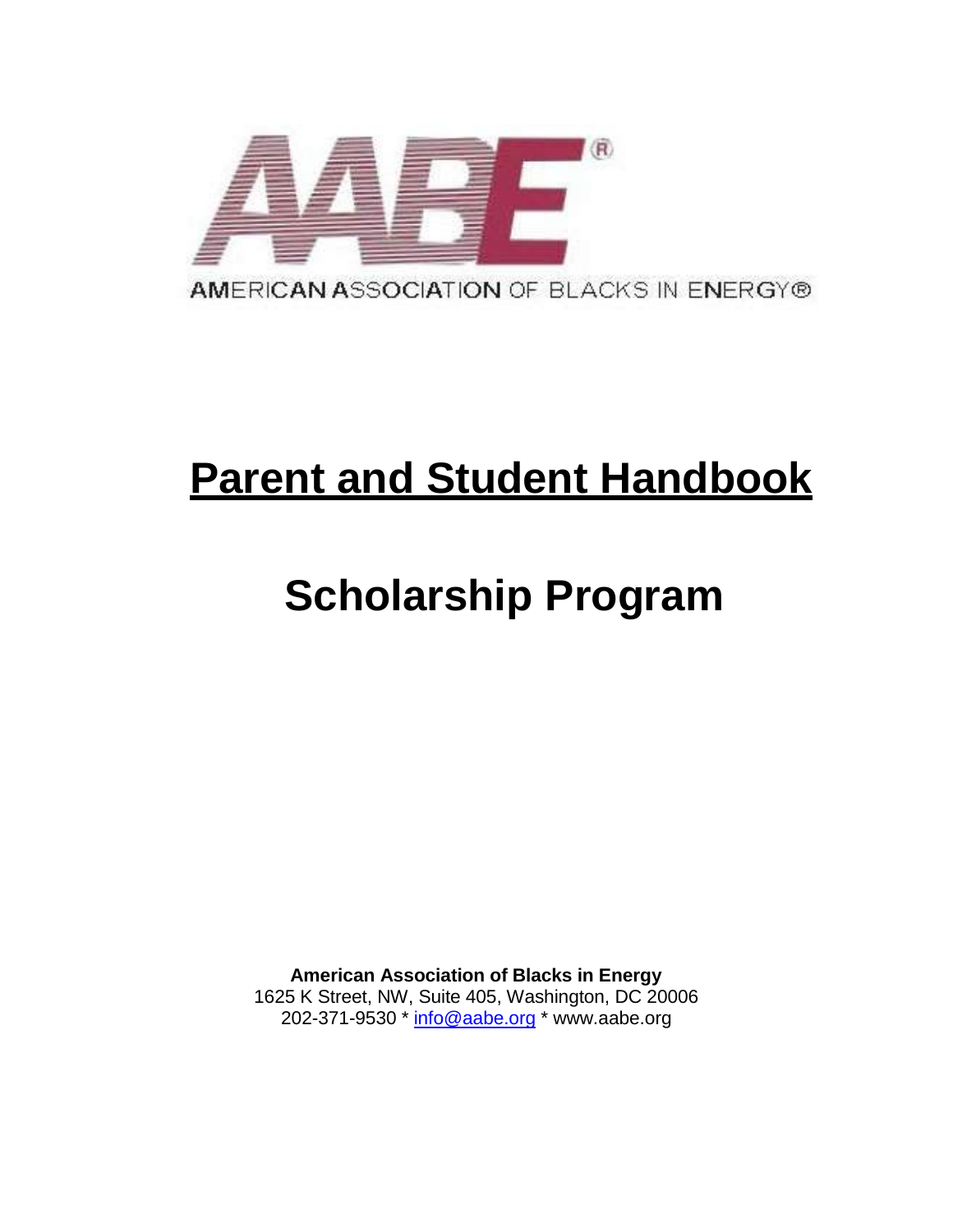## **Table of Contents**

| Local Scholarship Application - Checklist for C Average or Better 13 |  |
|----------------------------------------------------------------------|--|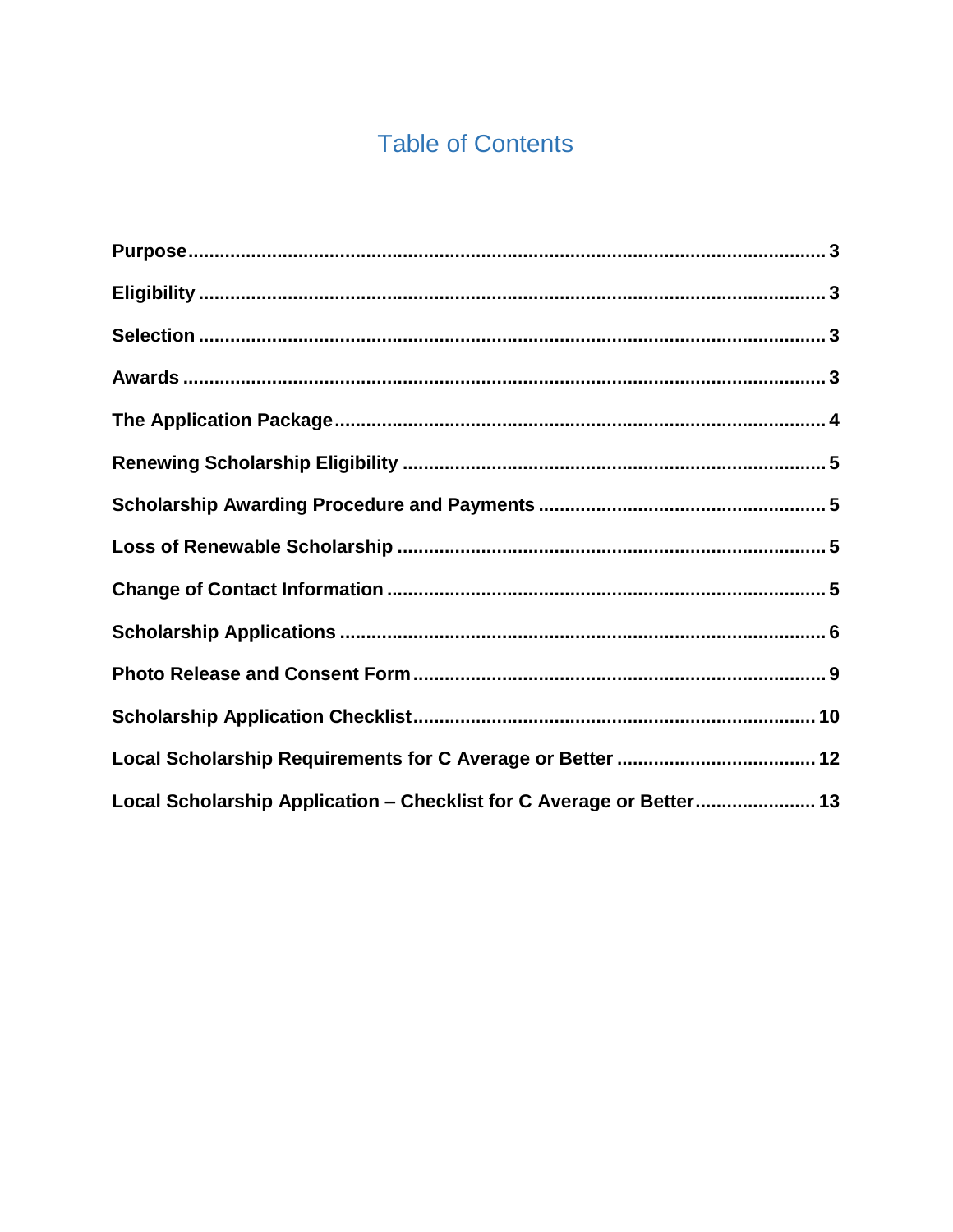## **Parent and Student Handbook**

#### <span id="page-2-0"></span>*Purpose*

The American Association of Blacks in Energy is a professional association composed of African Americans in the energy industry. Through its Scholarship Program, the Association seeks to help increase the number of African Americans, Hispanics and Native Americans (underrepresented minorities) in energy related fields. By doing so, we help our nation address a critical need and a challenge to our future economic vitality in the world market.

#### <span id="page-2-1"></span>*Eligibility*

#### **To be eligible for a new scholarship, all four (4) of the following requirements must be met:**

- 1. The student must have an unweighted academic average of "B" or better (3.0 on a 4.0 scale).
- 2. The student must be a graduating high school senior and resident of the State of Tennessee who will enroll the next semester following high school graduation in an accredited college or university.
- 3. The student must plan to major in business, one of the physical sciences, technology, engineering or mathematic fields in preparation for a career in the energy sector.
- 4. The student must be one of the historically underrepresented minorities in the sciences, technology, engineering, art and math related disciplines. (African American, Hispanic or Native American)

#### <span id="page-2-2"></span>*Selection*

Scholarship recipients - known as AABE Scholars - are determined each spring by the organization's local chapter scholarship committee for local scholarships and by the National Scholarship Committee for national scholarships. Recipients will receive notification of their selection.

#### <span id="page-2-3"></span>*Awards*

Individual chapters of the American Association of Blacks in Energy have different awards and awarding amounts. The top candidates from each chapter are sent to compete for a \$3,000 Regional and a \$5,000 National Award. The "Rufus D. Gladney" Premier Award of \$5,000 is given annually for a maximum of four years to the candidate who is judged to demonstrate the most outstanding achievement and promise. The Tennessee Chapter of AABE will award local Chapter scholarships. The top winner's application is forwarded to compete for a Southwest regional award of \$3,000. Tennessee Chapter's local awards are \$3,000, \$2,500 and \$2,000 (The Southwest region is one of six AABE regions).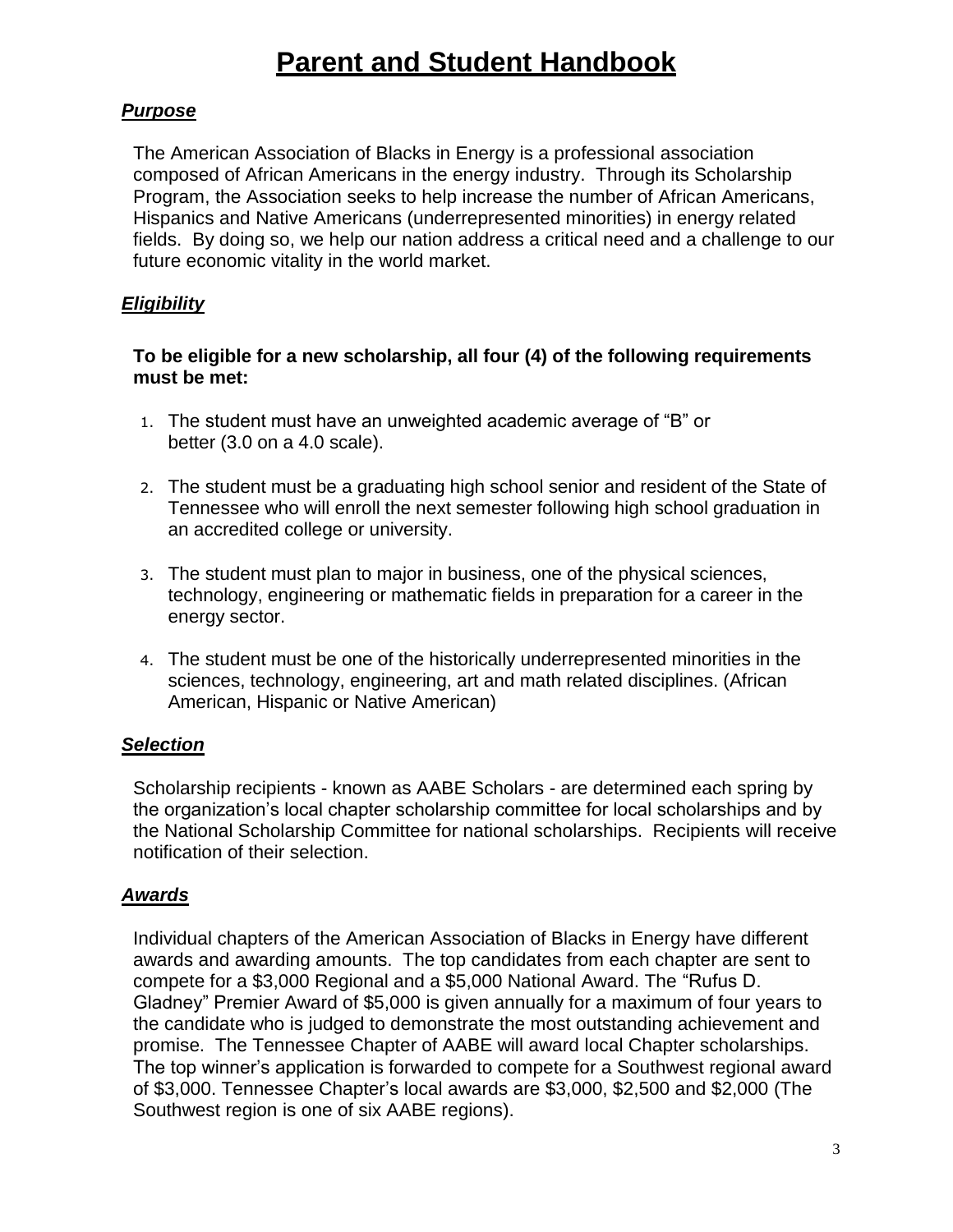#### <span id="page-3-0"></span>*The Application Package*

Consideration will be given only to candidates submitting complete application packages which include: (1) a completed AABE application form (copies are acceptable); (2) an official high school transcript; (3) a complete essay that has been proofread for typing error, grammar, structure, organization, content and clarity; (4) official proof of ACT or SAT scores; (5) two letters of reference; and (6) a completed checklist. Please include a picture of yourself to be used when winners are announced. Also please redact Social Security numbers from any documents.

*Complete application packages MUST BE POSTMARKED NO LATER THAN February 3. 2020 and submitted to the local AABE chapter listed below. Applications returned to the AABE national office or the National Scholarship Committee is in violation of procedures and will not be considered for scholarship support.*

*Mail Application to: American Association of Blacks in Energy Attn: Scholarship Committee P.O. Box 3656 Memphis TN 38173-3656*

*In lieu of mailing, complete application packages may also be scanned and emailed (by the due date) to the following email address: aabetnchapter@gmail.com*

*NOTE: Files larger than 2.5 MB may need to be zipped or reduced to ensure delivery.*

#### *Please remember that in applying and if accepting a scholarship, you have agreed on the application to the below statements in the Certification Signature Section.*

- $\checkmark$  I certify that the information provided on the application and all supporting documentation submitted at any time is true, correct and complete to the best of my knowledge. I understand that if I give information that is not true or if I withhold information and my student(s) receive a scholarship for which they are not eligible, the scholarship will be denied or revoked.
- $\checkmark$  I have an unweighted academic average of "B" or better (3.0 on a 4.0 scale).
- $\checkmark$  I am graduating high school senior residing in the State of Tennessee who will enroll next semester in an accredited college or university.
- $\checkmark$  I will major in business, one of the physical sciences, technology, engineering, art or mathematic fields.
- $\checkmark$  I am one of the underrepresented minorities (African Americans, Hispanic or Native Americans) in the sciences and related areas of technology.
- $\checkmark$  I have submitted a completed AABE application form (copies are acceptable).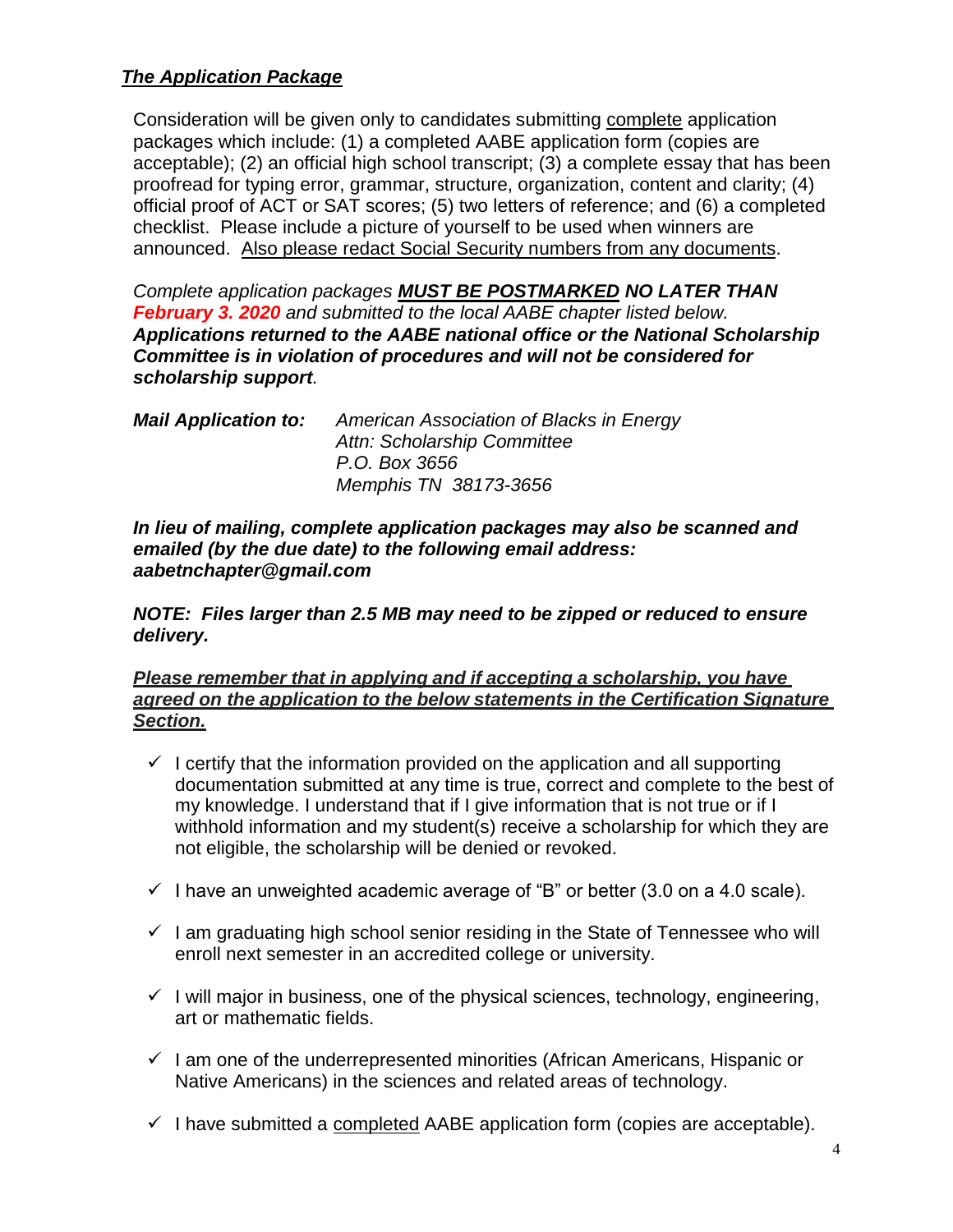- $\checkmark$  I have attached an official current high school transcript. (Note: Please provide proof of the unweighted GPA to be included in transcripts)
- $\checkmark$  I have composed the requested essay and it has been proofread for typing errors, grammar, structure, organization, content and clarity.
- $\checkmark$  I have attached a copy of the official record of my ACT and/or SAT scores.
- $\checkmark$  I have attached two (2) letters of reference.
- $\checkmark$  I have additional sheets, as needed, to list all my school and community extracurricular activities.
- $\checkmark$  My name appears on ALL attachments

#### <span id="page-4-0"></span>*Renewing Scholarship Eligibility*

The Rufus D. Gladney National Scholarship is renewable for up to four years. In order to receive the next installment, all three (3) of the following requirements must be met:

- 1. The student must maintain an academic average of 3.0 or better.
- 2. The student must have completed a minimum of 2 semesters prior to requesting the next installment.
- 3. The student's major must be in the business or one of the physical sciences, technology, engineering or mathematic fields.

#### <span id="page-4-1"></span>*Scholarship Awarding Procedure and Payments*

National Awards are made to the students upon presentation of proof of enrollment at an accredited college or university at the discretion of the National Office. Distribution of local chapter awards are made at the discretion of the local chapter upon proof of enrollment at an accredited college or university. The check will be made payable in the student's name.

#### <span id="page-4-2"></span>*Loss of Renewable Scholarship*

The Rufus D. Gladney Scholarship will not be renewed if any of the following occurs:

- 1. Student does not complete two (2) concurrent semesters.
- 2. Student withdraws from school.
- 3. Student changes majors to an uncovered field of study.
- 4. Student does not maintain a 3.0 grade average.

#### <span id="page-4-3"></span>*Change of Contact Information*

If there is a change of address, telephone, cell phone or E-mail address, the student must immediately notify the Association. You can reach us at **[info@aabe.org.](mailto:info@aabe.org.)**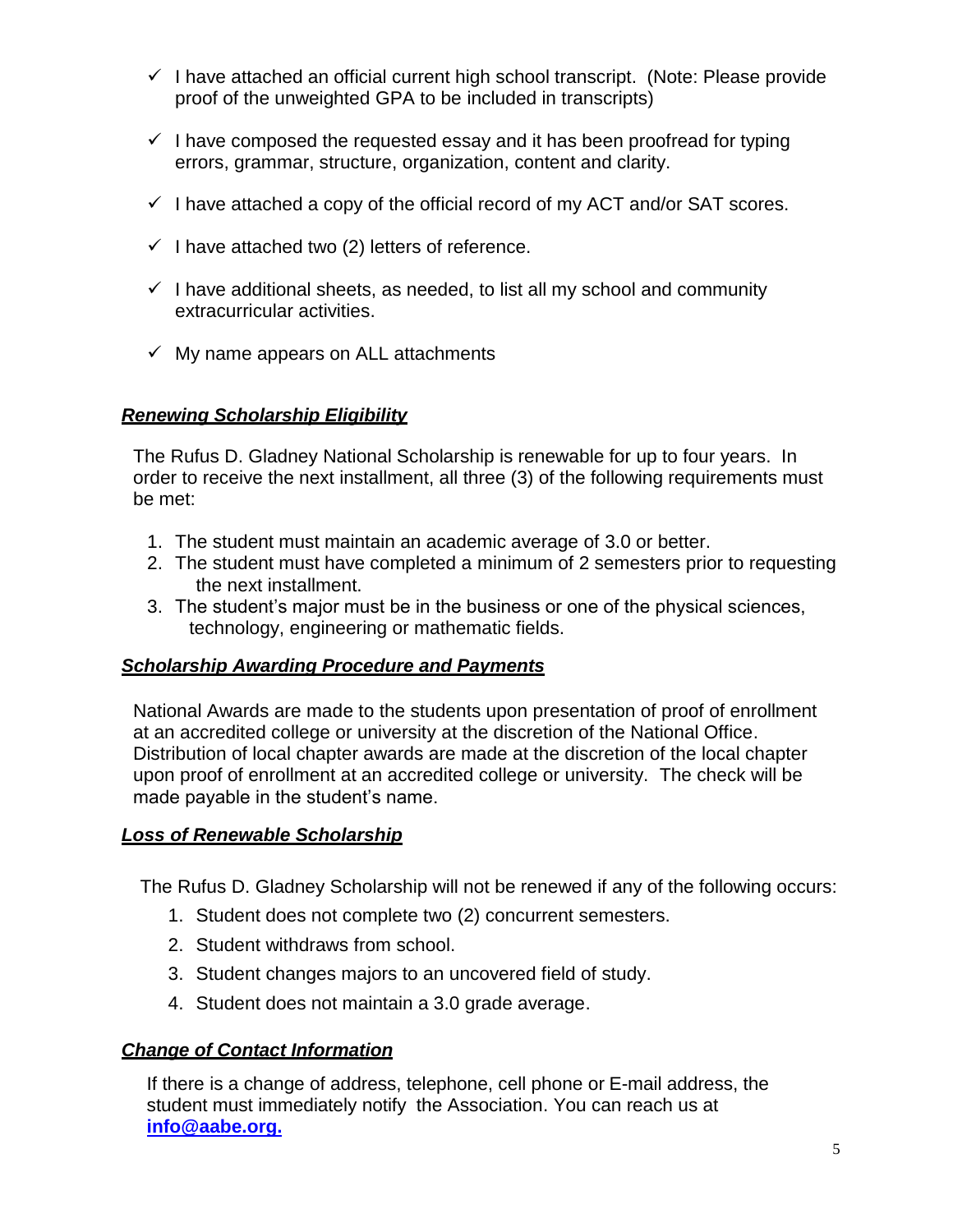#### <span id="page-5-0"></span>*SCHOLARSHIP APPLICATION*

|                           | Last First                                                                                                           | M.I. |  |                                                                                  |
|---------------------------|----------------------------------------------------------------------------------------------------------------------|------|--|----------------------------------------------------------------------------------|
|                           |                                                                                                                      |      |  |                                                                                  |
|                           | <b>Street</b>                                                                                                        | City |  | State Zip                                                                        |
|                           |                                                                                                                      |      |  |                                                                                  |
|                           |                                                                                                                      |      |  |                                                                                  |
|                           |                                                                                                                      |      |  | Ethnicity: African-American ___ Native-American ___ Hispanic ___ Other _________ |
| <b>Parent(s)/Guardian</b> |                                                                                                                      |      |  |                                                                                  |
|                           |                                                                                                                      |      |  |                                                                                  |
|                           | Name                                                                                                                 |      |  |                                                                                  |
|                           |                                                                                                                      |      |  |                                                                                  |
|                           |                                                                                                                      |      |  |                                                                                  |
|                           |                                                                                                                      |      |  |                                                                                  |
|                           | Name                                                                                                                 |      |  |                                                                                  |
|                           |                                                                                                                      |      |  |                                                                                  |
| <b>OR</b>                 |                                                                                                                      |      |  |                                                                                  |
| Guardian                  |                                                                                                                      |      |  |                                                                                  |
|                           | Name                                                                                                                 |      |  |                                                                                  |
|                           |                                                                                                                      |      |  |                                                                                  |
|                           |                                                                                                                      |      |  |                                                                                  |
|                           |                                                                                                                      |      |  |                                                                                  |
|                           | <u> 1980 - Jan Sterling van de Fryske kalender op de Fryske kalender op de Fryske kalender op de Fryske kalender</u> |      |  |                                                                                  |
|                           |                                                                                                                      |      |  |                                                                                  |
|                           |                                                                                                                      |      |  |                                                                                  |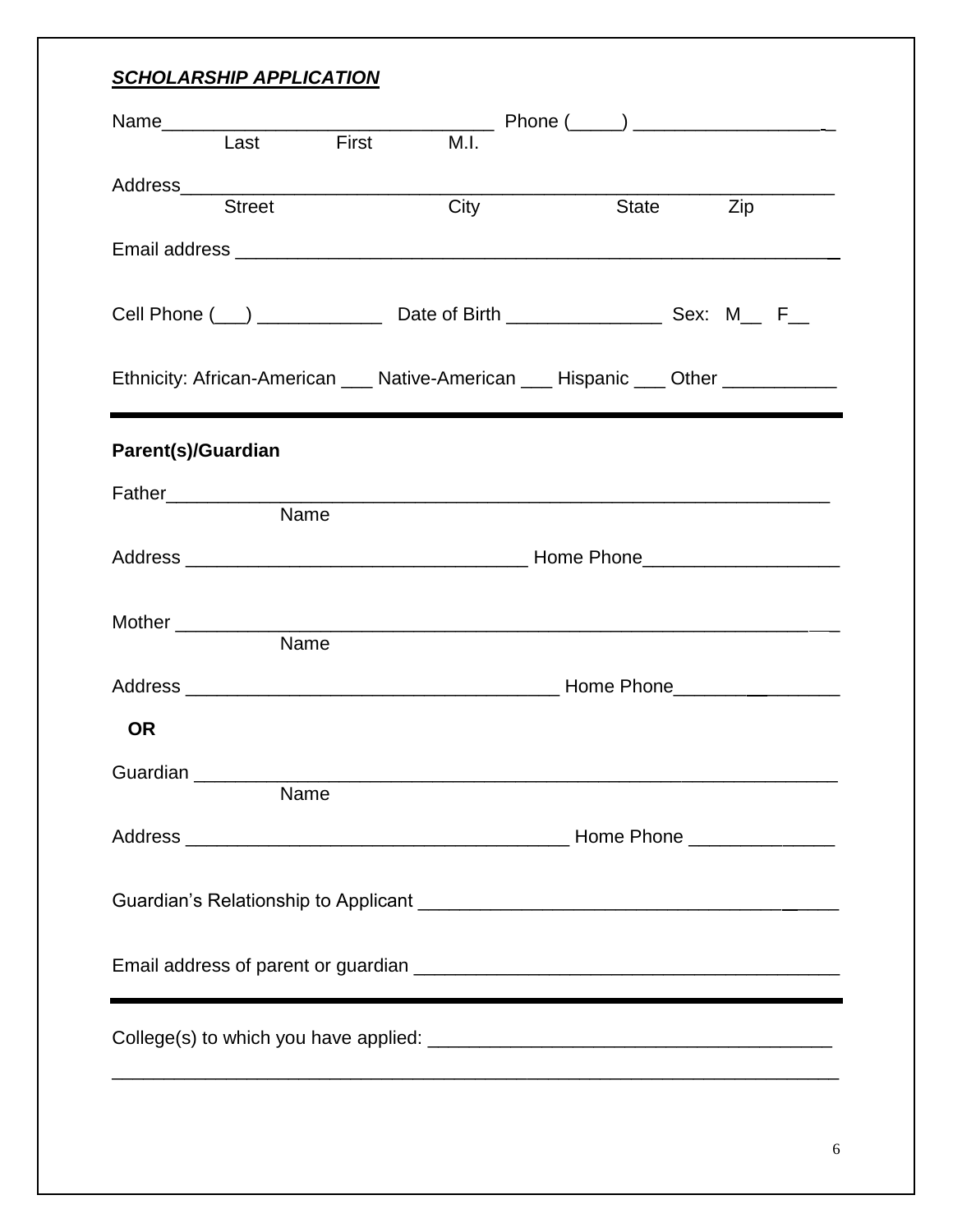| Total score for ACT ___________ or SAT ___________ Date of examination___________ |  |  |  |  |  |
|-----------------------------------------------------------------------------------|--|--|--|--|--|
| Critical Reading score _________ Math score ___________Writing score ___________  |  |  |  |  |  |
| Overall academic unweighted GPA _________ on a 4.0 scale Name of high school      |  |  |  |  |  |
|                                                                                   |  |  |  |  |  |
|                                                                                   |  |  |  |  |  |
|                                                                                   |  |  |  |  |  |
|                                                                                   |  |  |  |  |  |
| <b>Extracurricular Activities in Which You Are Presently Active:</b>              |  |  |  |  |  |
|                                                                                   |  |  |  |  |  |
|                                                                                   |  |  |  |  |  |
| 3. Offices Held and Honors Received                                               |  |  |  |  |  |
|                                                                                   |  |  |  |  |  |

On a separate sheet, in 350 words or less (typed, doubled-spaced), please type a concise essay addressing (1) When did you discover your interest in the field of energy and what sparked your interest? (2) Choose one of the following questions: **(a) what excites you about this field and how do you plan to make your personal contribution to the energy field?** *OR* **(b) How do you expect your education to prepare you to fully participate and contribute to the field of energy?** (3) Please comment on any additional information which may assist the selection committee.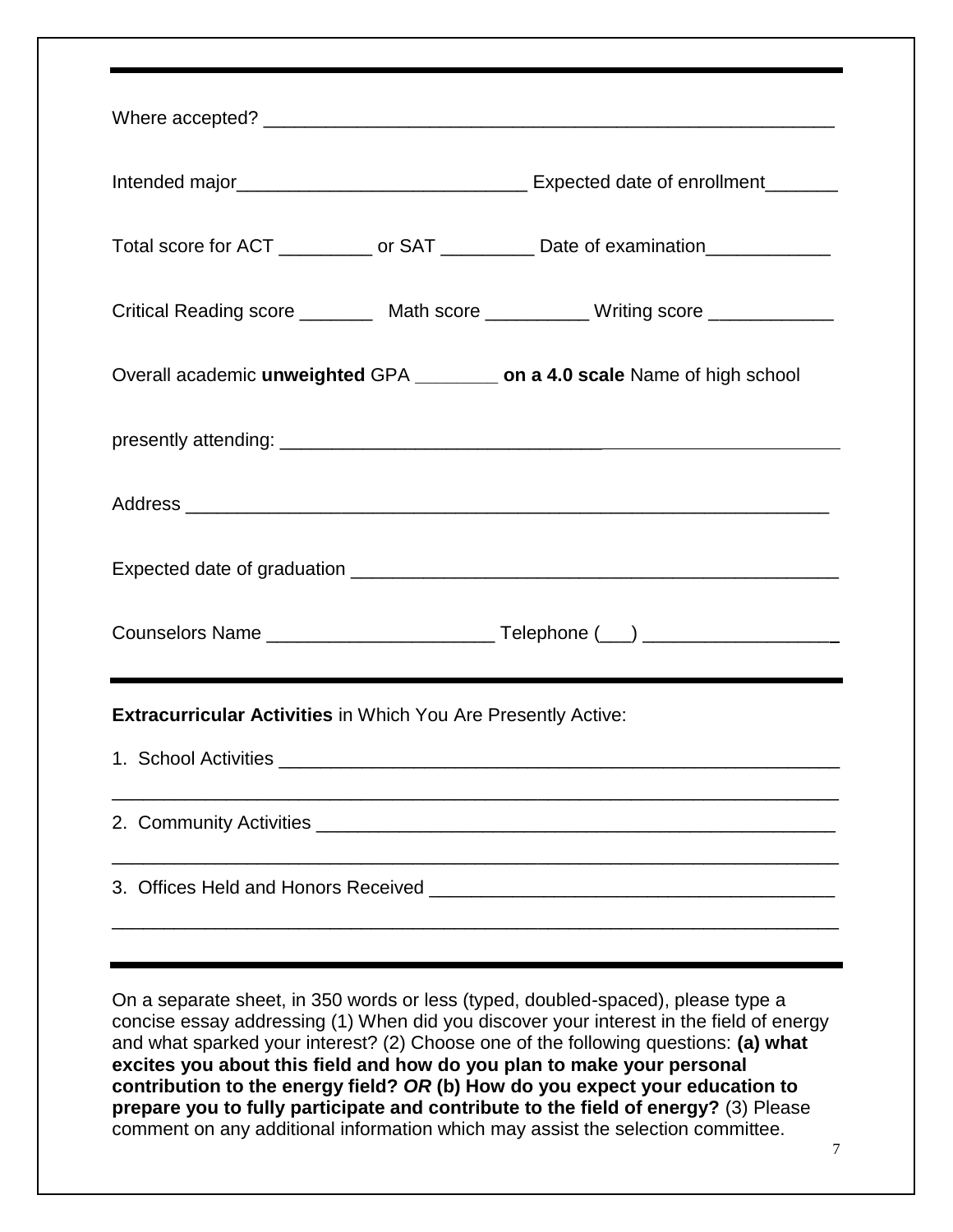<span id="page-7-0"></span>Please include your full name on each page of the essay. Please give the names, addresses and telephone numbers of two references, other than members of your family: Name \_\_\_\_\_\_\_\_\_\_\_\_\_\_\_\_\_\_\_\_\_\_\_\_\_\_ Name \_\_\_\_\_\_\_\_\_\_\_\_\_\_\_\_\_\_\_\_\_\_\_\_\_\_\_\_\_\_\_\_ Address \_\_\_\_\_\_\_\_\_\_\_\_\_\_\_\_\_\_\_\_\_\_\_\_ Address \_\_\_\_\_\_\_\_\_\_\_\_\_\_\_\_\_\_\_\_\_\_\_\_\_\_\_\_\_\_ \_\_\_\_\_\_\_\_\_\_\_\_\_\_\_\_\_\_\_\_\_\_\_\_\_\_\_\_\_\_ \_\_\_\_\_\_\_\_\_\_\_\_\_\_\_\_\_\_\_\_\_\_\_\_\_\_\_\_\_\_\_\_\_\_\_\_\_\_  $\text{Telephone} (\_\_)$   $\text{Telephone} (\_\_)$ Relationship Relationship to Applicant \_\_\_\_\_\_\_\_\_\_\_\_\_\_ to Applicant\_\_\_\_\_\_\_\_\_\_\_\_\_\_\_\_\_\_\_\_\_\_\_\_\_\_\_\_ **I hereby state that the information contained in this application is true and correct to the best of my knowledge.** \_\_\_\_\_\_\_\_\_\_\_\_\_\_\_\_\_\_\_\_\_\_\_\_\_\_\_\_\_\_\_\_\_\_\_ \_\_\_\_\_\_\_\_\_\_\_\_\_\_\_\_\_\_\_\_\_\_\_ Applicant's Signature **Date** \_\_\_\_\_\_\_\_\_\_\_\_\_\_\_\_\_\_\_\_\_\_\_\_\_\_\_\_\_\_\_\_\_\_\_\_ \_\_\_\_\_\_\_\_\_\_\_\_\_\_\_\_\_\_\_\_\_ Parent(s)/Guardian(s) Signature Date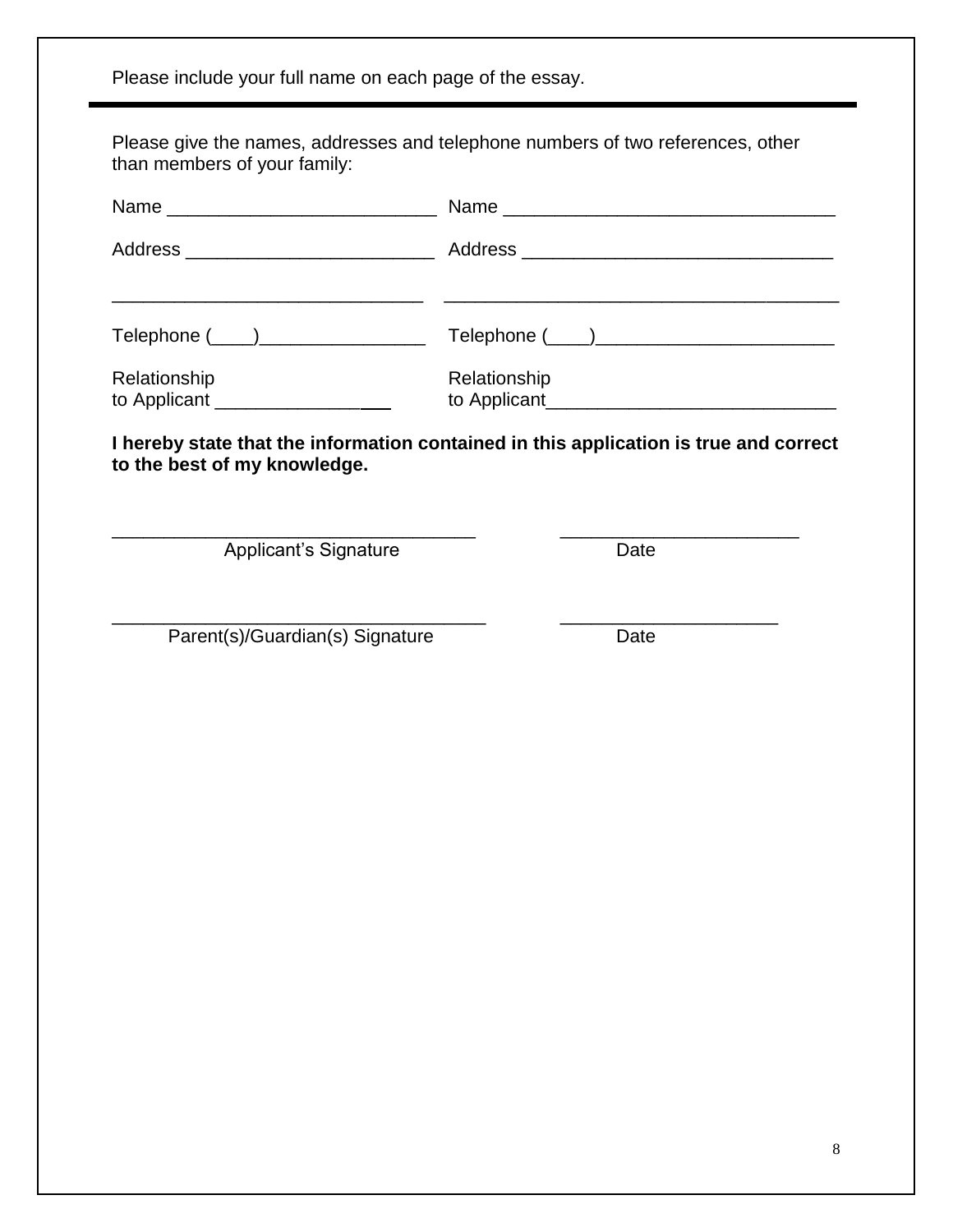#### **Photo Release and Consent Form**

I hereby consent to the use of my photographic image and/or name by the American Association of Blacks in Energy (AABE $^{\circledR}$ ) in any printed form or on any website or social media application of the Association. I further agree that the Association is free to select any photographs without consultation with me.

I understand that I am donating the photograph and that there will be no payment or compensation for the photograph or its use. In giving my consent, I agree that I shall not bring or file any complaints, claims, or causes of action of any kind against, and release, the American Association of Blacks in Energy for any matter in connection with the use of my photograph or name.

Print Full Legal Name: **Example 20** Final Asset of the United States of the United States of the United States of the United States of the United States of the United States of the United States of the United States of the

Legal Signature: \_\_\_\_\_\_\_\_\_\_\_\_\_\_\_\_\_\_\_\_\_\_\_\_\_\_\_\_\_\_\_\_\_\_\_\_\_\_\_\_\_\_\_\_\_\_\_\_\_\_\_\_

Parent/Guardian Signature \*: \_\_\_\_\_\_\_\_\_\_\_\_\_\_\_\_\_\_\_\_\_\_\_\_\_\_\_\_\_\_\_\_\_\_\_\_\_\_\_\_\_\_

Date: \_\_\_\_\_\_\_\_\_\_\_\_\_\_\_\_\_\_\_\_\_\_\_\_\_\_\_\_\_\_\_\_\_\_\_\_\_\_\_\_\_\_\_\_\_\_\_\_\_\_\_\_\_\_\_\_\_\_\_\_\_\_

\*Parent/Guardian Signature is required if subject is a minor.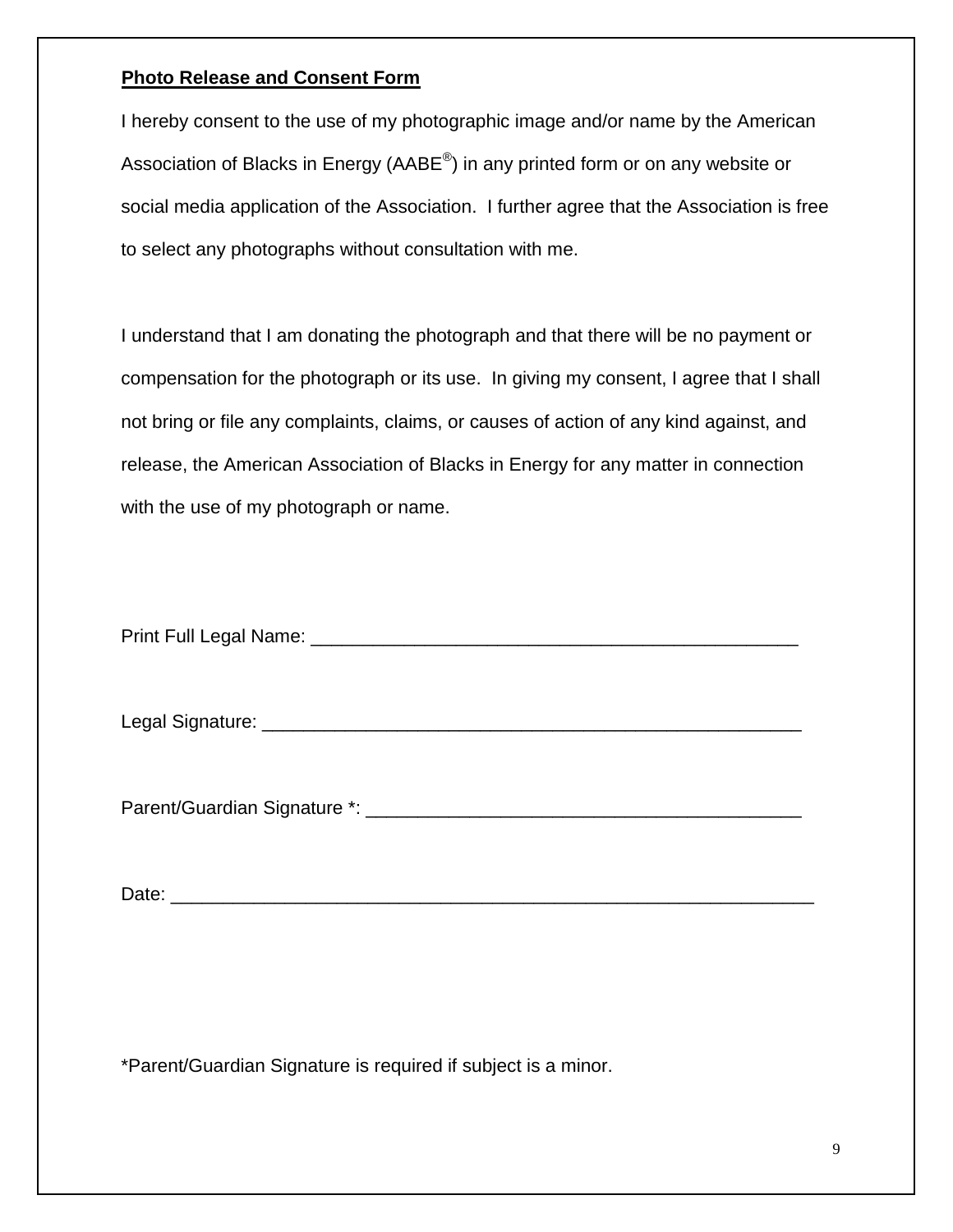

#### **American Association of Blacks in Energy Scholarship Application Checklist**

**The following is a list of qualifications and items that MUST be submitted in order for a scholarship application to be considered. Every candidate must be able to check each line.**

As a candidate for the AABE scholarship program, I affirm the following:

| I have an unweighted academic average of "B" or better (3.0 on a 4.0 scale). |  |  |  |
|------------------------------------------------------------------------------|--|--|--|
|                                                                              |  |  |  |

- \_\_\_\_ I am a graduating high school senior who intends to enroll next semester in an accredited college or university.
- \_\_\_\_ I will major in business, one of the physical sciences, technology, engineering or mathematics fields.
- \_\_\_\_ I am one of the underrepresented minorities (African American, Hispanic or Native American) in the sciences and related area of technology.
- \_\_\_\_ I have submitted a completed AABE application form (copies are acceptable).
- \_\_\_\_ I have attached an official current high school transcript. (Note: Please provide proof of the unweighted GPA to be included in transcripts)
- \_\_\_\_ I have composed the requested essay and it has been proofread for typing errors, grammar, structure, organization, content and clarity.
- I have attached a copy of the official record of my ACT and/or SAT scores.
- \_\_\_\_ I have attached two (2) letters of reference.
- \_\_\_\_ I have additional sheets, as needed, to list all of my school and community extracurricular activities.
- My name appears on ALL attachments.
- \_\_\_\_ I have attached a current photo of myself. *\*\*Photographs of the students are not required, but are used when winners are announced*

Your signature below signifies you have checked each line above and therefore affirm each statement. After signing, attach this form to the front of your application. Applications will not be reviewed without the checklist attached. Any omissions or misrepresentations of the truth will be grounds for disqualification.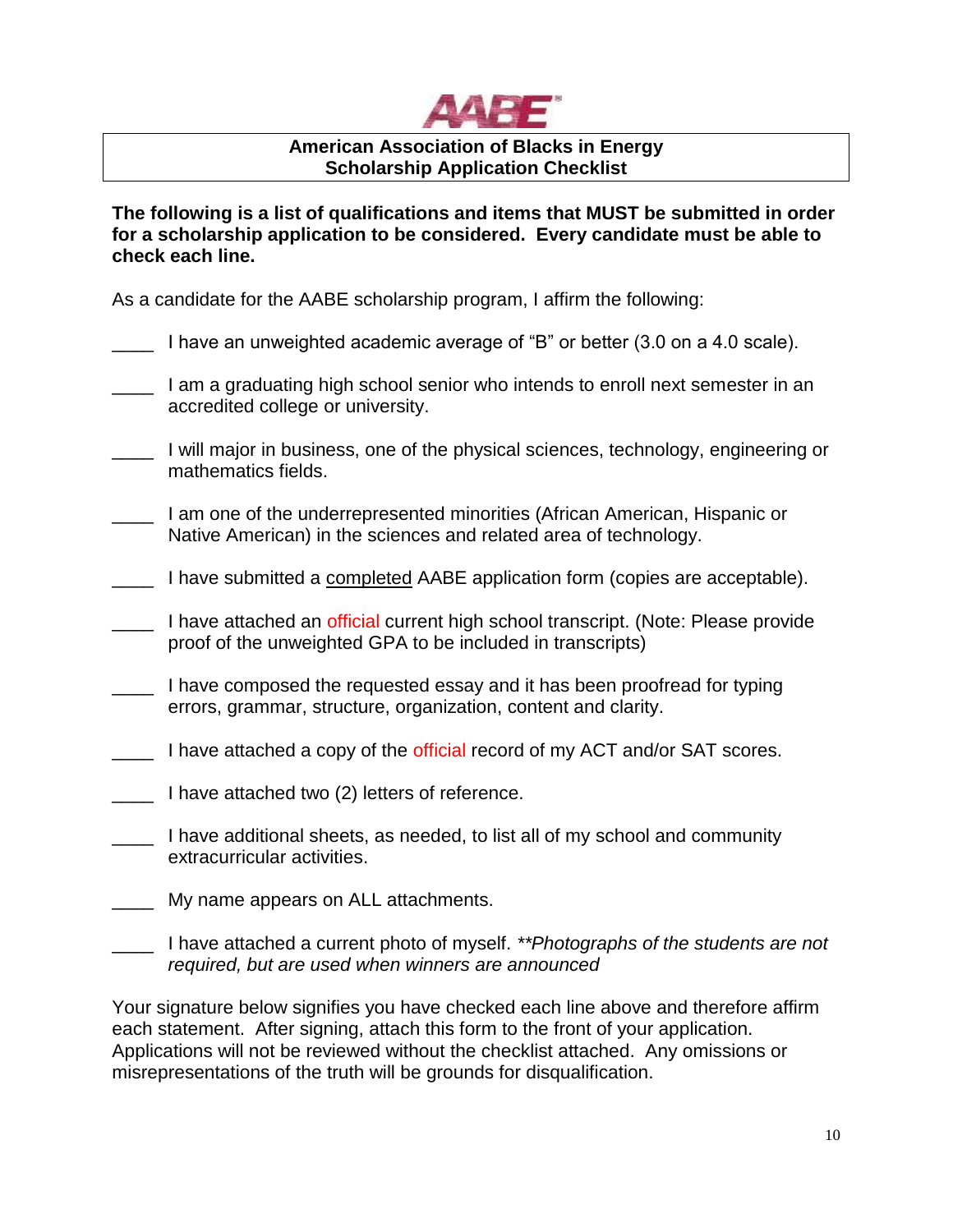| Student's Name (PRINT)             | Date  |  |
|------------------------------------|-------|--|
| <b>Student's Signature</b>         |       |  |
| Parent(s)/Guardian(s) Name (PRINT) | Date  |  |
| Parent(s)/Guardian(s) Signature    |       |  |
| Email                              | Phone |  |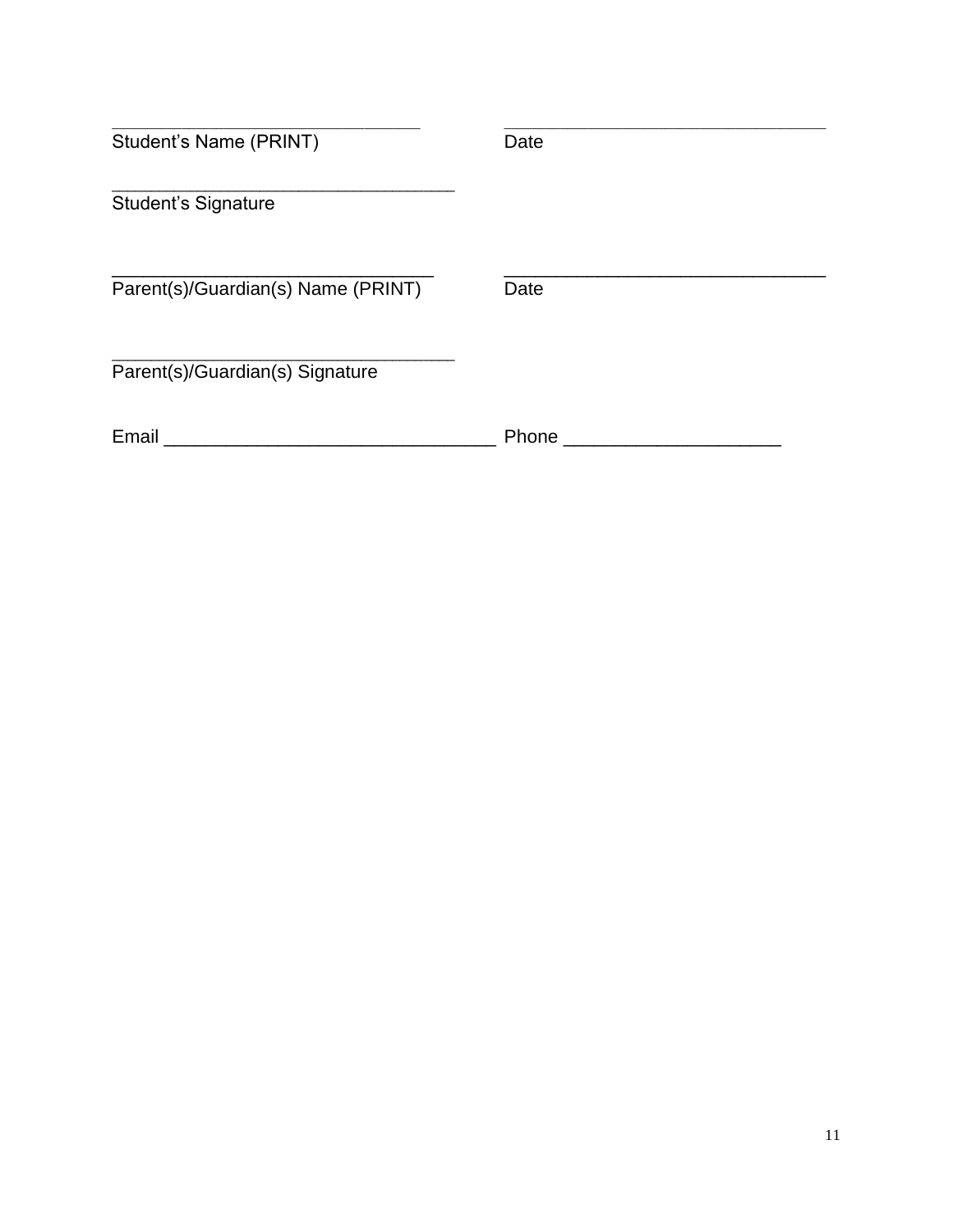

#### **American Association of Blacks in Energy Tennessee Chapter P.O. Box 3656, Memphis TN 38173-3656**

### **Local Scholarship Requirements for "C" Average or Better**

Students who have at least a **"C"** high school academic average are welcome to apply for the Local Scholarship. Students with at least a **"C"** average must complete the Local Scholarship Application Checklist for **"C"** average or better.

#### **Additional Eligibility:**

- The student must be a graduating high school senior and resident of the State of Tennessee who will enroll the next semester following high school graduation in an accredited college or university.
- Be one of the historically underrepresented minorities in the sciences, technology, engineering, art and math related disciplines. (African American, Hispanic or Native American).

#### **The application deadline is Monday, February 3, 2020.**

Local scholarship awards from the Tennessee AABE Chapter are from \$1,000, \$500 and \$250. The application and checklist are attached.

*The AABE-Tennessee Chapter Scholarship Committee* nbailey@mlgw.org (901) 372-5684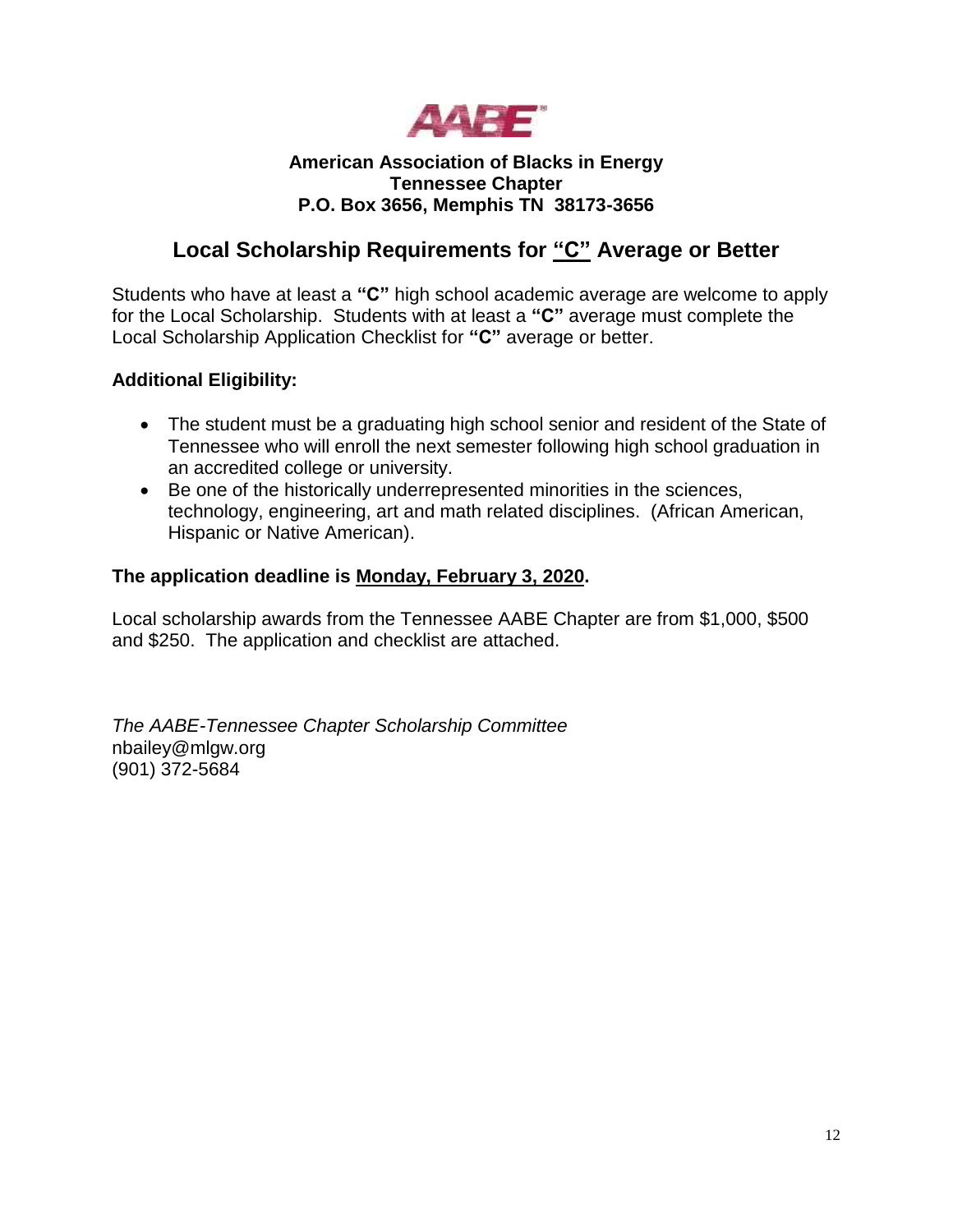

#### **American Association of Blacks in Energy Tennessee Chapter P.O. Box 3656, Memphis TN 38173-3656**

### **Local Scholarship Application - Checklist for "C" Average or Better**

**The following is a list of qualifications and items that Must be submitted in order for a scholarship application to be considered. Every candidate must be able to check each line.**

As a candidate for the AABE scholarship program, I affirm the following:

\_\_\_\_ I have an academic average of "C" or better.

\_\_\_\_ I am a graduating high school senior and resident of the State of Tennessee who will enroll next semester in an accredited college or university.

\_\_\_\_ I am one of the underrepresented minorities (African American, Hispanic or Native American).

\_\_\_\_ I have submitted a completed AABE Application form (copies are acceptable).

\_\_\_\_ I have attached an official current high school transcript.

I have attached a copy of my ACT and/or SAT scores.

\_\_\_\_ I have attached (2) two letters of reference (one academic and one nonacademic).

\_\_\_\_ I have additional sheets, as needed, to list all of my school and community extra-curricular activities.

Your signature below signifies you have checked each line above and therefore affirm each statement. After signing, attach this form to the front of your application. Applications will not be reviewed without the checklist attached. Any omissions or misrepresentations of the truth will be grounds for disqualification.

\_\_\_\_ I have composed the requested essay, and it has been proofread for answering the three essay questions, typing errors, grammar, structure, organization, content and clarity. (Pay special attention in answering all three essay questions. It can be a determining factor for your selection.)